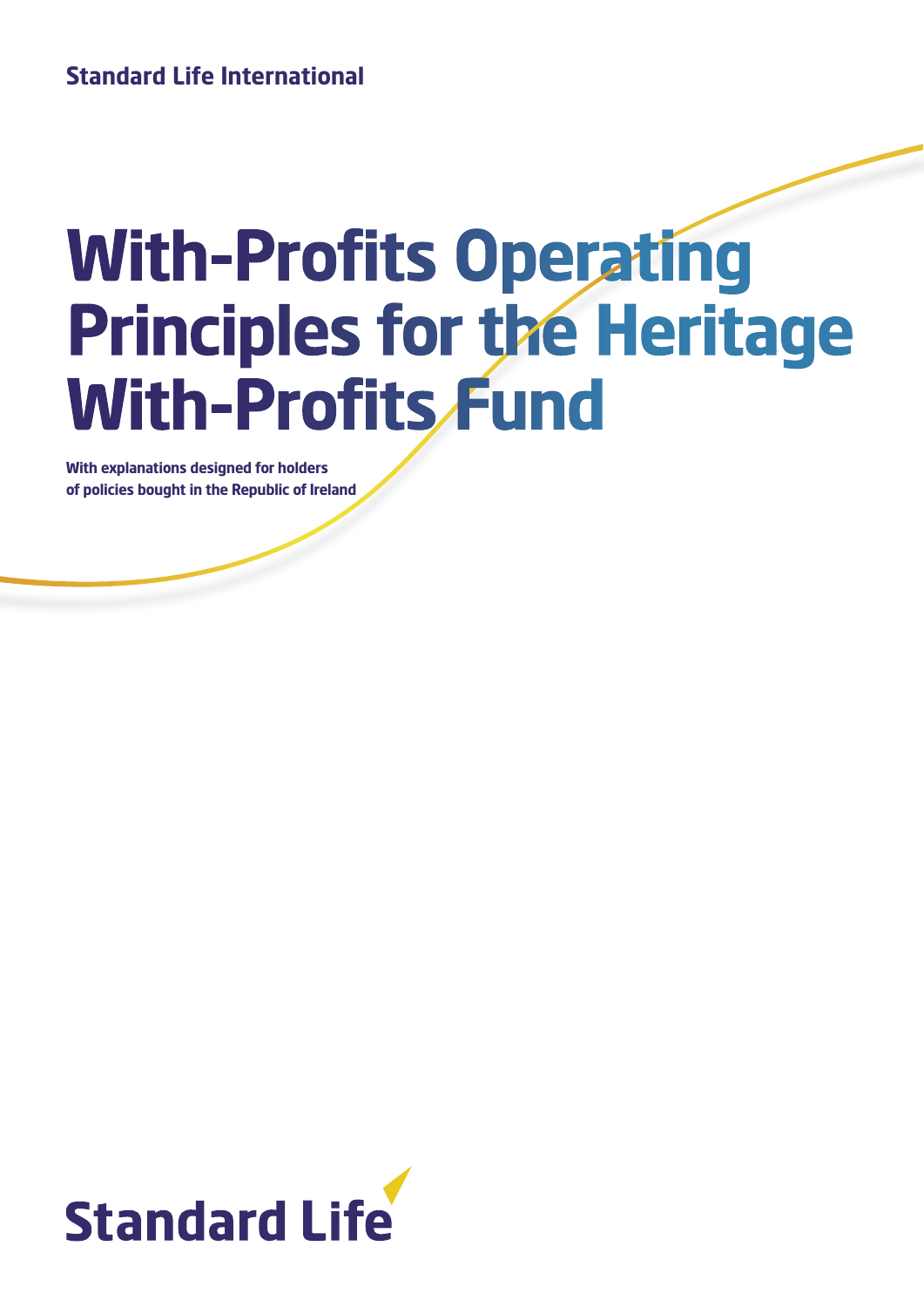# **1. Introduction**

# **What is the purpose of this document**

This document sets out our With-Profits Operating Principles (WPOPs). These are the principles by which we manage our Heritage With-Profits Fund and the business in it. It is relevant to you if you have one of the following types of policies:

Approved Retirement Fund Synergy Approved Retirement Fund Synergy Portfolio Approved Retirement Fund Buy out Bond Corporate Pension Series Executive Pension Plus Personal Pension Plan Personal Pension Plus **PRSA** Tower Pension Series Synergy Investment Bond Synergy Portfolio Bond Capital Savings Plan Flexible Life Plan Mortgage Plan MoneyWorks Plan (Net) MoneyWorks Plan (Gross) MoneyWorks SSIA With-Profits Bond Endowment Assurance Plan Whole of Life Plan Early Maturity Plan Flexible Savings Plan MC Plan PenPlan Pure Endowment Personal Pension Deferred Annuity With-Profits Retirement Annuity

For each of the principles in the document, we have provided some further explanation to help you understand how we manage our with-profits business. The explanations are not themselves With-Profits Operating Principles (WPOPs) or part of the WPOP document as defined in Irish regulation.

This document **does not in any way change the terms and conditions of your policy**. It is designed to provide you with information to explain how we manage our with-profits business.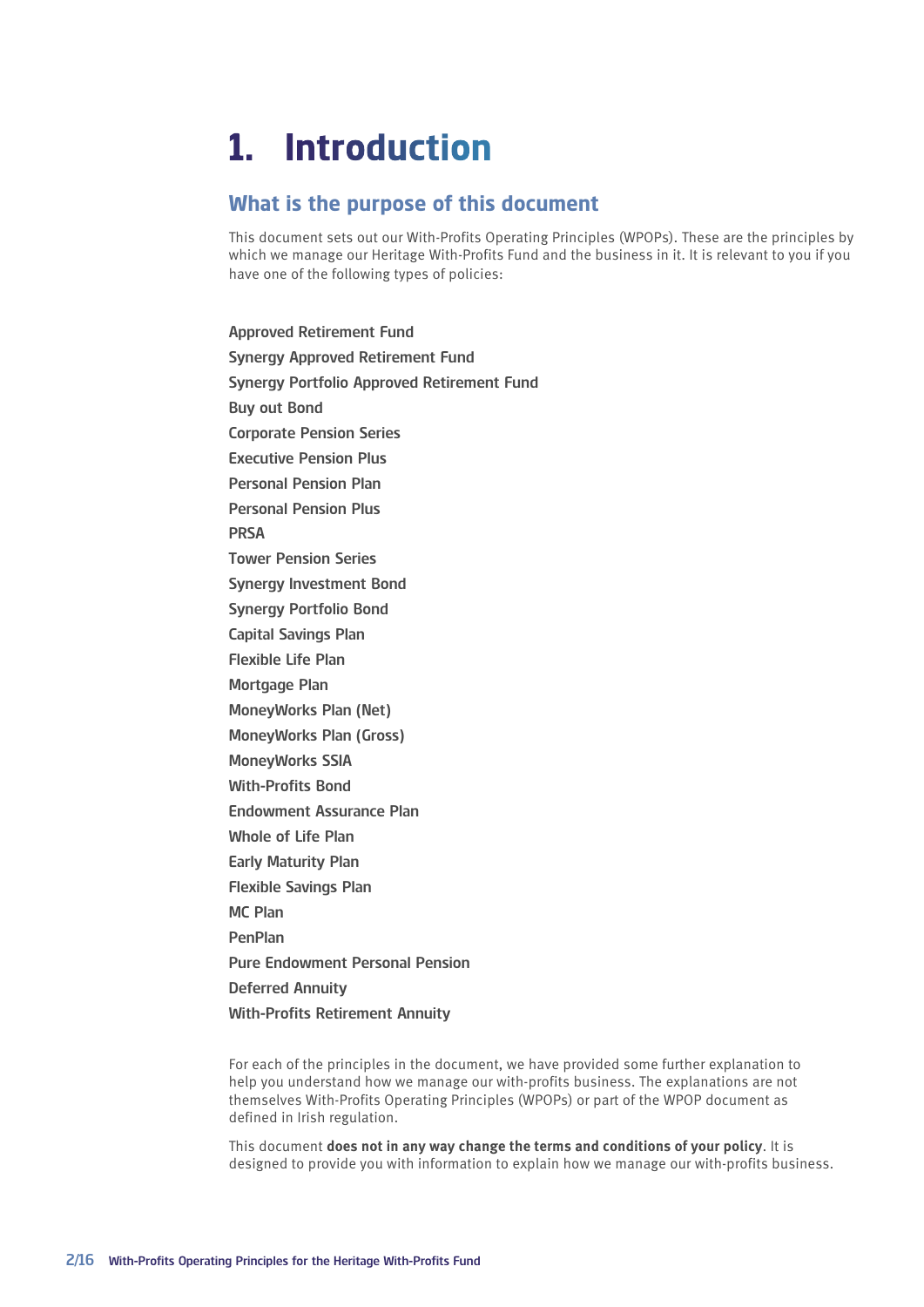# **What is with-profits?**

With-Profits is an insurance concept that allows for the pooling of risk and reward between participating policyholders.

A with-profits investment is a medium to long-term investment. It may form all or part of certain pension, or life insurance contracts. We invest the money you pay us in a mix of assets, including equities, bonds and money market instruments (including cash). The return on these assets is one of the things we use to set the payout for your policy, subject to any guarantees on your policy.

#### **Guarantees**

Guarantees are an important and valuable feature of with-profits investments. Most types of with-profits investments have them.

If a guarantee applies to your with-profits investment when it comes to an end, we will pay you at least the guaranteed amount. If your with-profits investment's payout is worth more, we'll pay a final bonus on top of the guaranteed amount.

For detail of the guarantees that apply to your policy, please see your policy provisions.

#### **Smoothing**

Investment markets can be volatile and experience big highs and lows. To help protect you from short-term market movements, your with-profits investment has a feature called 'smoothing'. Smoothing evens out the ups and downs of the market and provides some protection and stability to policy values.

Smoothing generally means that when there are highs, you can benefit over time and when there are lows, your policy value doesn't immediately suffer the full effects.

In the diagram below, the solid line shows how the value of a with-profits investment could fluctuate over time without smoothing. The dashed line shows how smoothing could affect the payout value of this with-profits investment. The payout will be smoothed down at times and smoothed up at others.



This diagram is for illustrative purposes and doesn't represent actual policy performance. It is only to give you an idea of how smoothing can work.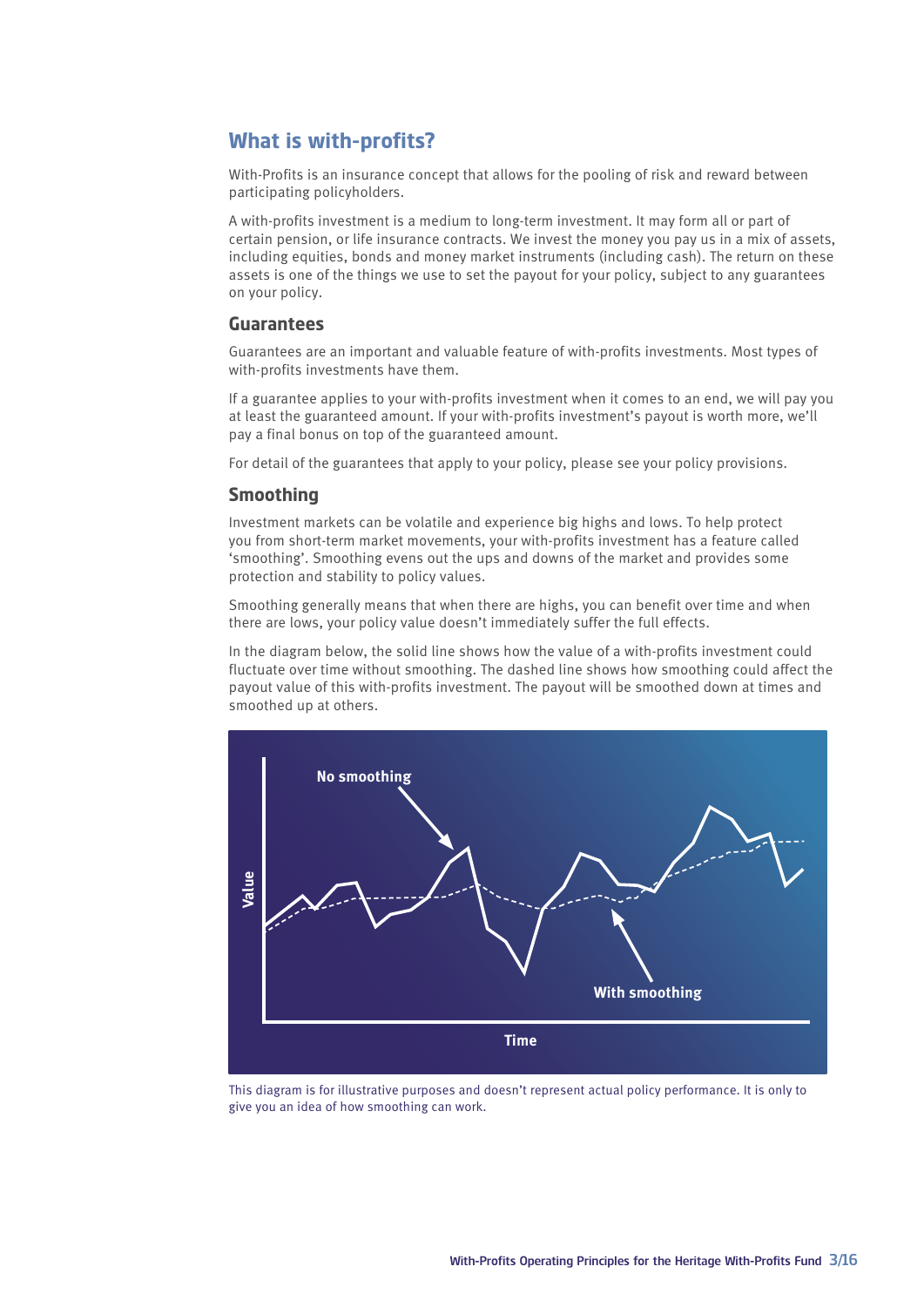# **Types of policy**

There are various types of with-profits contracts, and there are principles that only apply to some types of contract. So that you can see what type of contract you have and understand which parts of this document apply to your policy, the product names and types are given in the table below.

| <b>Type</b>               | <b>Irish products</b>                                                                                                                                                                                                                                                                                                                                                                                                                                                               |
|---------------------------|-------------------------------------------------------------------------------------------------------------------------------------------------------------------------------------------------------------------------------------------------------------------------------------------------------------------------------------------------------------------------------------------------------------------------------------------------------------------------------------|
| Conventional with-profits | <b>Endowment Assurance Plan</b><br>Whole of Life Plan<br><b>Early Maturity Plan</b><br><b>Flexible Savings Plan</b><br>MC Plan<br>PenPlan<br><b>Pure Endowment Personal Pension</b><br>Deferred Annuity                                                                                                                                                                                                                                                                             |
| Unitised sub-type I       | Personal Pension Plan<br>Personal Pension Plus<br><b>Tower Pension Series</b>                                                                                                                                                                                                                                                                                                                                                                                                       |
| Unitised sub-type II      | Approved Retirement Fund<br>Synergy Approved Retirement Fund<br>Synergy Portfolio Approved Retirement Fund<br><b>Buy out Bond</b><br>Synergy Portfolio Bond<br>Synergy Investment Bond<br>MoneyWorks Plan (Net and Gross)<br>MoneyWorks SSIA<br>Capital Savings Plan<br>Flexible Life Plan<br>Mortgage Plan<br><b>Corporate Pension Series</b><br>With-Profits Bond<br><b>Personal Pension Plan</b><br><b>Personal Pension Plus</b><br><b>PRSA</b><br><b>Executive Pension Plus</b> |
| With-Profits Annuity      | With-Profits Retirement Annuity                                                                                                                                                                                                                                                                                                                                                                                                                                                     |

# **Important background**

Your policy participates in the Standard Life International designated activity company ("SL International", an Irish regulated entity) Heritage With-Profits Fund ("SL International HWPF"). The following events were key to the creation of this fund:

- **• 10 July 2006** The Standard Life Assurance Company demutualised and transferred substantially all of its existing business into the Heritage With-Profits Fund of the UK company Standard Life Assurance Limited ("SLAL").
- **• 29 March 2019** In order to protect customers from the risk that their policies couldn't be serviced following an exit of the United Kingdom from the European Union, the Irish, German and Austrian business in the SLAL Heritage With-Profits Fund was transferred from SLAL to SL International and simultaneously reinsured back to the Heritage With-Profits Fund of SLAL. The terms of the reinsurance arrangement ensure that this euro denominated with-profits business continues to participate in the SLAL Heritage With-Profits Fund ("SLAL HWPF").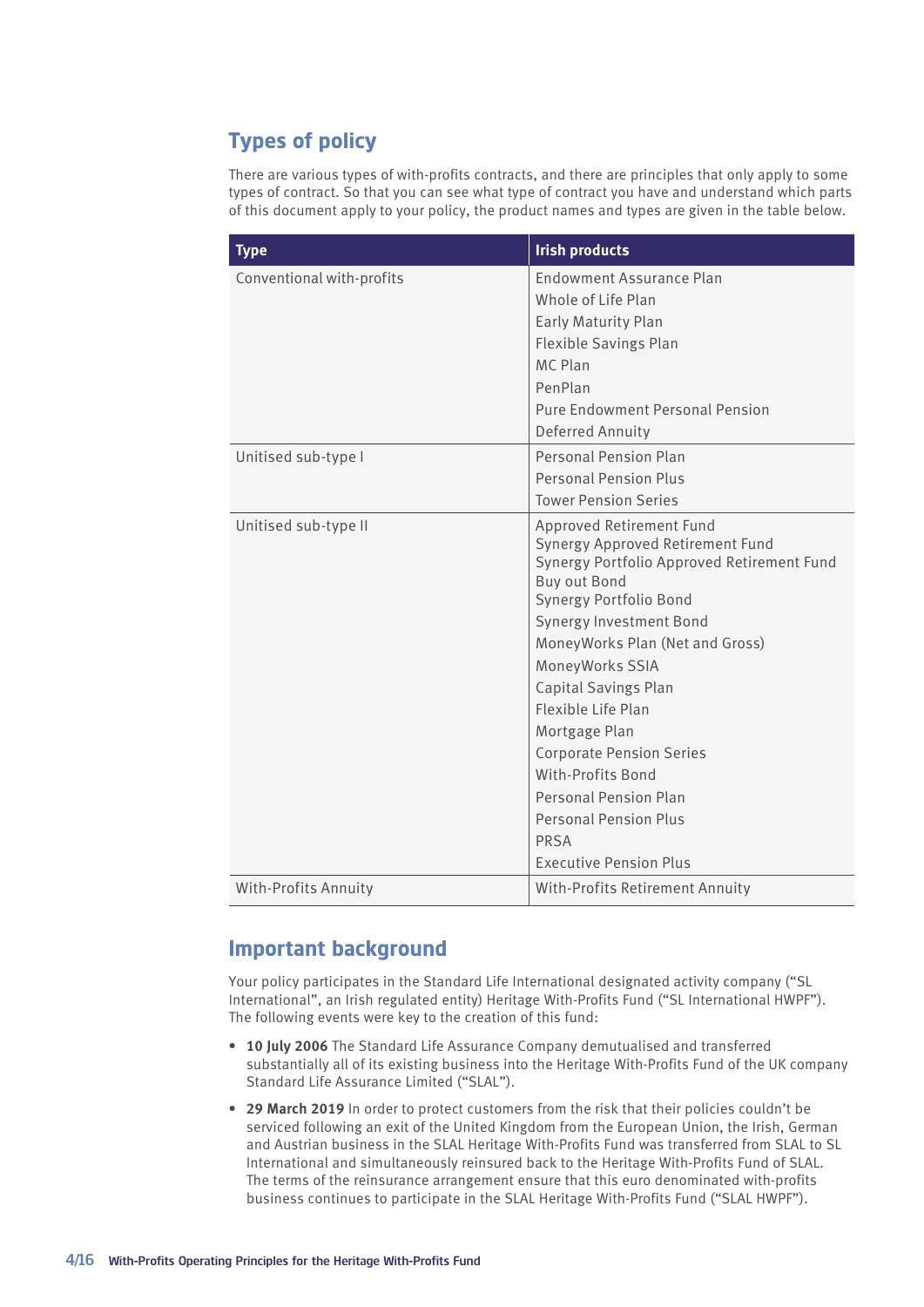These transfers were sanctioned by the Court of Session in Scotland and the terms of the transfers were set out in Schemes of Transfer documents. They set out rules for the management of the transferred business after transfer. These rules are a key protection for customers whose policies were transferred as well as for other customers of the companies involved. The Scheme that transferred business to SLAL on demutualisation (the "Demutualisation Scheme") and the one that transferred the business to SL International (the "Brexit Scheme") are key elements of the context in which the SL International HWPF operates.

In addition to the Terms and Conditions of your policy, there are other requirements that Standard Life must follow when managing your policy. These other requirements come from:

- Irish regulatory requirements (as SL International is an Irish company); and
- The requirements of the Court sanctioned Demutualisation and Brexit Schemes

The With-Profits Operating Principles are the principles used by Standard Life to manage the business within this framework. As the business is fully reinsured from SL International to SLAL, much of the activity covered by these principles is performed by SLAL on behalf of SL International. Your policy is with SL International who as insurer is responsible for the management of your policy.

Standard Life aims to optimise investment returns and provide growth over the long term, while continuing to maintain an appropriate level of financial strength to support our promises.

### **Reinsurance**

All of the business in the SL International HWPF is reinsured to the SLAL HWPF fund. The SLAL HWPF is the fund the business participated in before the transfer to SL International.

The reinsurance of the SL International Policies to the SLAL HWPF means that Irish, German and Austrian policyholders continue to share in the experience of the SLAL HWPF.

SL International monitors and can take action under the reinsurance to protect the interests of its customers, including being able to end the arrangements under certain circumstances.

As the business is reinsured to SLAL, much of what is described in this document is performed by SLAL through the application of principles to the management of the SLAL HWPF. References to the Heritage With-Profits Fund in the principles should be read to include both the SLAL HWPF and the SL International HWPF unless otherwise stated. Due to the reinsurance, such references will generally be of primary practical relevance to activity carried out by SLAL in respect of the SLAL HWPF.

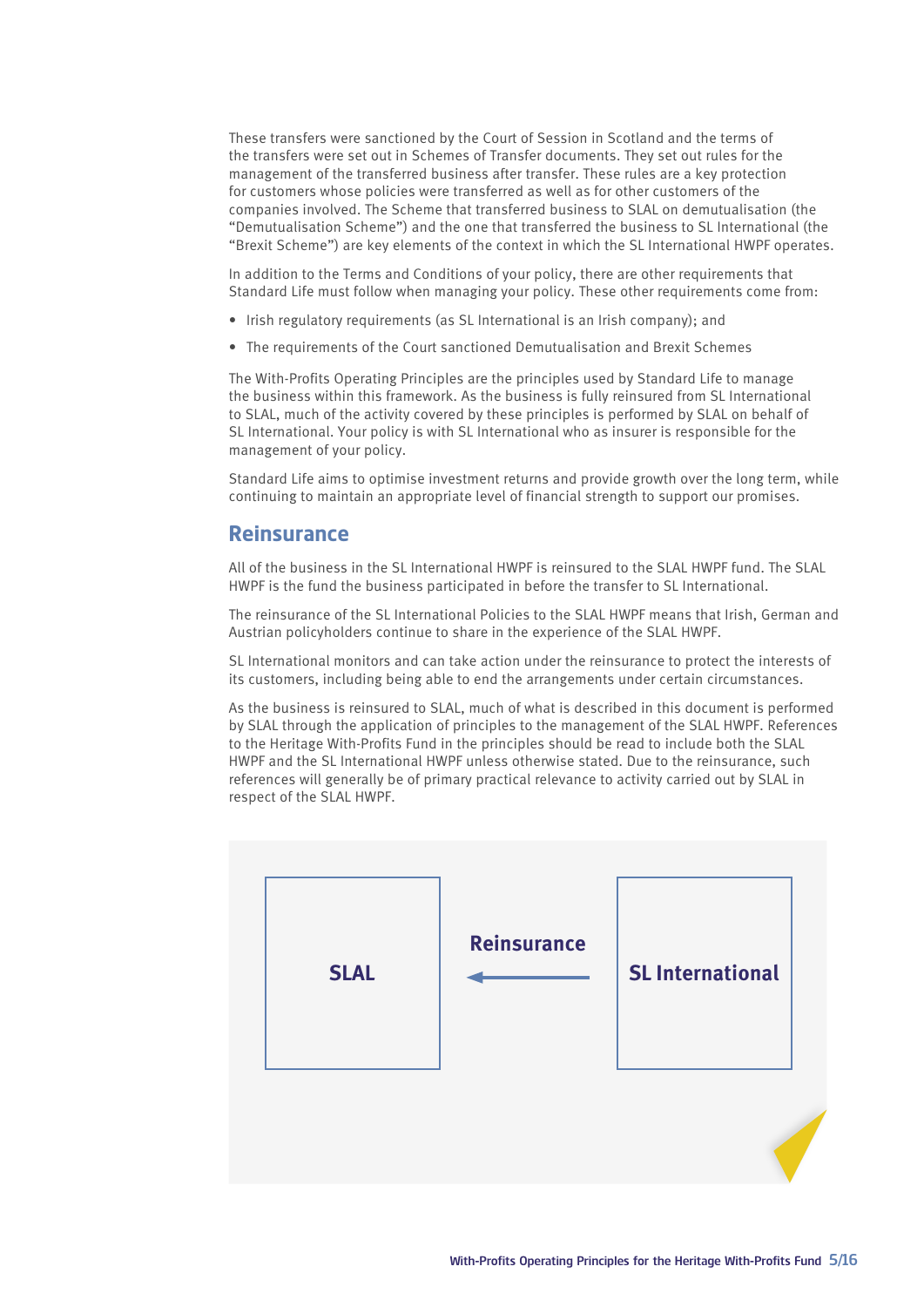# **The SLAL Heritage With-Profits Fund, HWPF**

When The Standard Life Assurance Company demutualised in 2006, substantially all of the business was transferred to the SLAL HWPF. The fund therefore contains with-profits and non with-profits policies.

Detailed rules that SLAL must follow when managing the SLAL HWPF are set out in the Demutualisation Scheme. These rules provide important protections for customers, including in relation to the way the fund is managed and how much profit generated by the fund is allocated to shareholders and how much to the fund itself. These rules apply to the SL International contracts reinsured into the fund and to the UK customers invested in the fund and must be applied taking into account all other legal requirements.

The fund was set up under the terms of the Demutualisation Scheme. The profits from the HWPF that shareholders are entitled to are also defined in the Demutualisation Scheme. All other profits form what is called the "Inherited Estate" in the HWPF. Detailed information on the Demutualisation Scheme was provided in the material sent to you at demutualisation.

The Inherited Estate is the assets in the HWPF that are on top of those needed to meet policyholder liabilities. These assets are an important part of the fund as they provide security and the potential for enhancements to payouts for eligible policyholders of the fund.

# **The With-Profits Actuary and the With-Profits Committee**

The rules that apply to us mean that we need to have a With-Profits Committee (WPC) and a With-Profits Actuary (WPA). Our With-Profits Committee, with majority independent<sup>1</sup> membership, helps us make sure your interests are protected. The WPA and WPC provide an additional layer of protection to the customer.

The **With-Profits Committee** provides advice to Standard Life on fair treatment for its withprofits policyholders and raises any issues that it feels Standard Life needs to consider.

The WPC's duties cover:

- **• Treating you fairly** The Committee reviews the decisions that Standard Life proposes to take that could impact with-profits policies to make sure they're fair for all with-profits policyholders. If it feels they're not, it will challenge Standard Life to justify them.
- **• Speaking up for you** The Committee doesn't deal with individual customer complaints or queries, but it regularly reviews information about with-profits complaints to make sure Standard Life is treating customers fairly. If the Committee thinks there are any issues that Standard Life should be doing more about, it will raise them.

Standard Life's **With-Profits Actuary** also has a responsibility to advise on the fair management of with-profits business. The Committee discusses all relevant issues with the With-Profits Actuary. The Committee meets at least quarterly and more frequently if required.

The reinsurance arrangements mean that the WPC and WPA are within SLAL. These legal arrangements mean that the SLAL WPA and WPC must consider the interests of customers of SL International in the same way as they do customers of SLAL.

Further information on the WPC and WPA is available on request.

<sup>1</sup> The majority of members are independent of Standard Life and the Phoenix Group.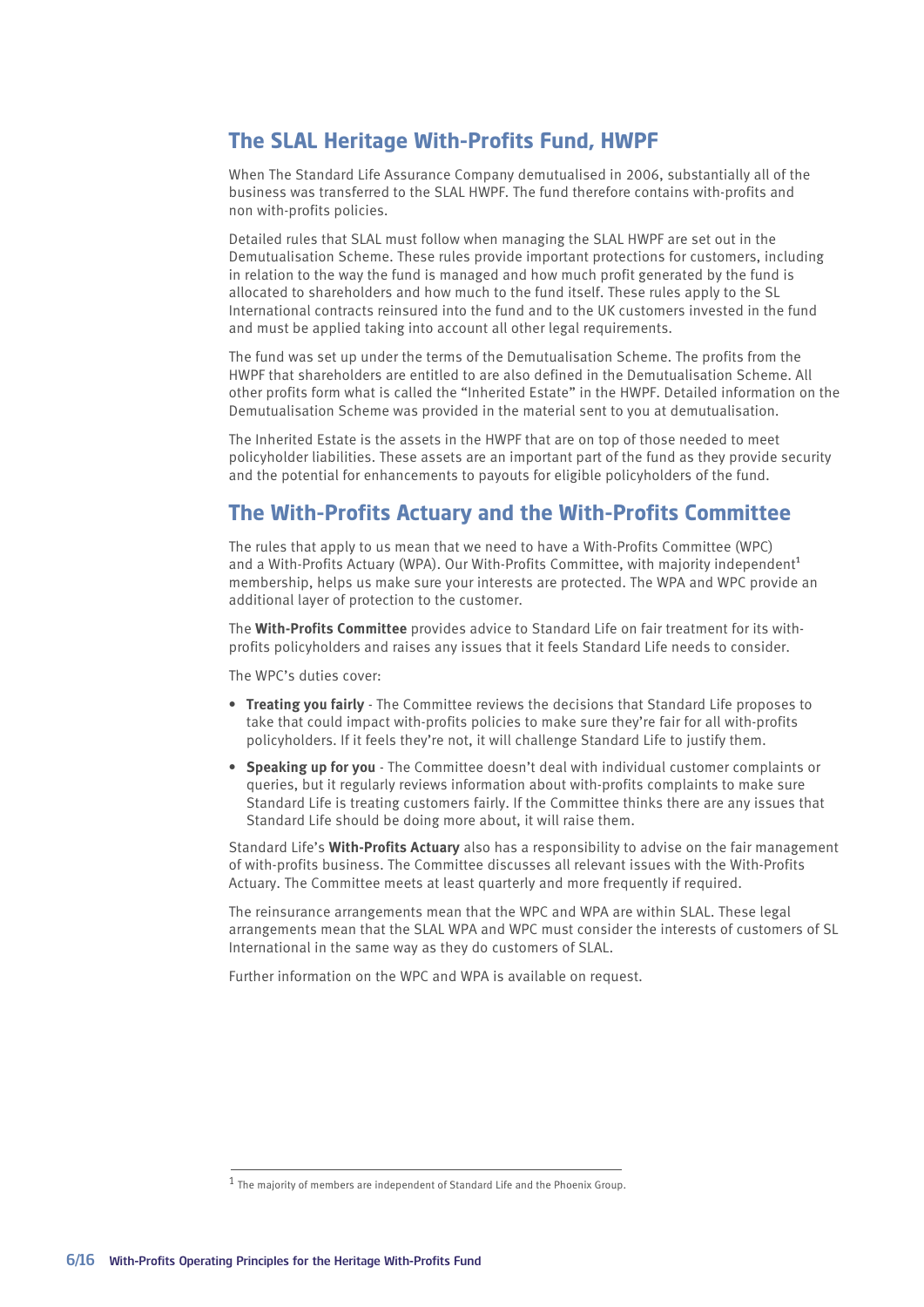# **2. With-Profits Operating Principles (WPOPs)**

The WPOPs are set out in bold and numbered in this section. All other text is to help explain the principles and is not part of the principles themselves. The principles are relevant to all contracts except where stated otherwise.

# **General Principles**

This section sets out general principles that are applied in managing the business:

**1. The business in the SL International HWPF may be reinsured to the SLAL HWPF for as long as this remains in the interests of customers.**

Through the reinsurance the returns of your policy are linked to the returns achieved in the SLAL HWPF. This means that despite the transfer of your policy to SL International, you continue to participate in the performance of the SLAL HWPF.

The interests of the SL International policyholders are protected by security arrangements in favour of SL International. Under these arrangements SL International has a fixed and a floating charge over certain assets of SLAL.

The reinsurance will only remain in place so long as it is in the interest of customers.

For business written in the UK, companies set out their principles in a document known as the Principles and Practices of Financial Management ("PPFM"). The remaining principles, with the exception of numbers 1, 8, 39 and 45, in this WPOP correspond to those in the SLAL PPFM and at times refer to the SLAL PPFM. This document gives explanation of these principles2.

**2. All references in these principles to the "financial position of the Heritage With-Profits Fund" shall mean the financial position of a Notional Company, in accordance with the terms of the Demutualisation Scheme, determined at that point in time.**

**For the avoidance of doubt, any projection of the financial position of the Heritage With-Profits Fund to a future date will reflect events that are expected, in the projection scenario in accordance with the PPFM, to have happened before that future date. That is, we take account of the transfer of any shareholder cashflows out of the Fund and any distribution of any Inherited Estate that are expected to have happened before the relevant future date.**

The Demutualisation Scheme requires Standard Life to make certain decisions, which are at its discretion such as decisions on investment risk taken, on a basis of a notional standalone mutual company (called the Notional Company).

**3. We aim to treat our with-profits policyholders fairly. Standard Life will operate the with-profits business in the Heritage With-Profits Fund in accordance with the principles set out in the WPOP and in accordance with the terms of the Demutualisation and Brexit Schemes.**

The legal arrangements between SLAL and SL International require SLAL to treat the interests of SL International customers participating in the SLAL HWPF fund in the same way as they would were they SLAL customers.

Treating customers fairly is central to how we manage our business.

**4. Any changes to the principles in this WPOP must be approved in advance by the SL International Board. SL International with-profits policyholders will be notified of material changes normally at least four weeks in advance of these becoming effective.**

This means that you will hear about any material changes to this WPOP before they become effective. Such changes would always allow for all applicable law and regulation and the terms and conditions of your policy.

2 The SLAL PPFM is available here: https://www.standardlife.ie/my-standard-life/useful-guides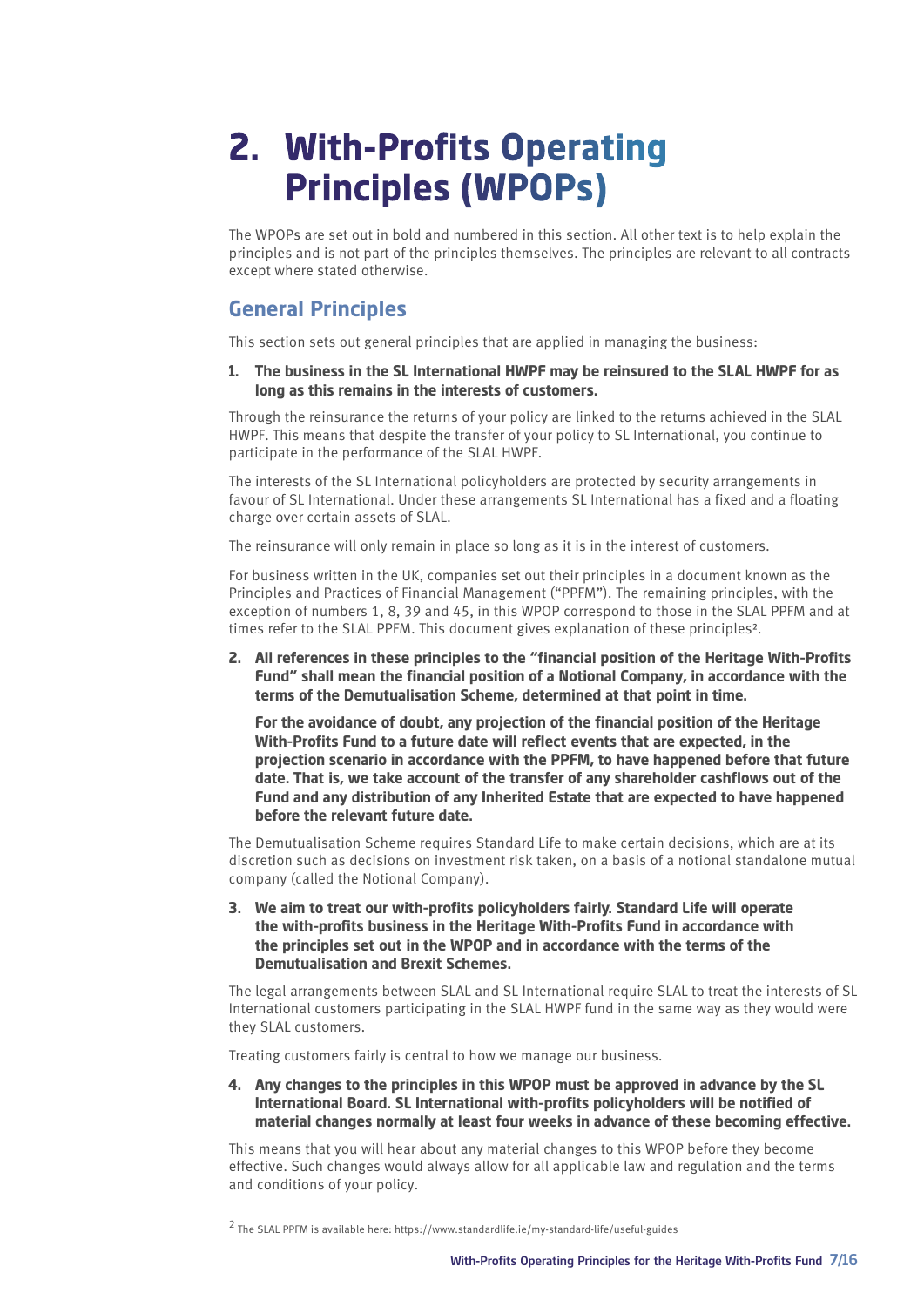**5. In managing the with-profits business in accordance with this WPOP the SL International Board may delegate to appropriate committees or persons such of its authorities as the SL International Board may determine from time to time, including the exercise of any discretion vested in Standard Life. Any such delegation will be appropriately documented. The SLAL Board may do similarly in respect of the management of its with-profits business in accordance with its PPFM.**

Such delegations are part of normal management within an insurance company.

**6. Standard Life may enter into material transactions relating to the Heritage With-Profits Fund provided that, in the reasonable opinion of Standard Life, the transaction is unlikely to have a material adverse effect on the interests of the Heritage With-Profits Fund's existing with-profits policyholders.**

This principle as well as those in the Demutualisation Scheme are designed to protect the customers against transactions that are not in their interests.

**7. Standard Life may make a loan to a connected person, or give a guarantee to, or for the benefit of a connected person, using assets in the Heritage With-Profits Fund provided that it is on commercial terms, and, in the reasonable opinion of Standard Life, will be beneficial to the with-profits policyholders in the Heritage With-Profits Fund, and will not expose them to undue credit or group risk.**

This principle as well as those in the Demutualisation Scheme are designed to protect the customers against transactions that are not in their interests.

A connected person is a party connected with Standard Life in the way defined by UK Financial Conduct Authority (FCA) regulation.

### **How the policy benefits are determined**

If your policy terms include a guaranteed payout, when the guarantee applies your payout will always be at least the guaranteed amount set out at policy inception. The amount you may get on top of this will be set by the level of what are known as regular and final bonuses.

#### **8. So long as the SL International contracts remain reinsured to SLAL, SL International will declare bonuses that correspond to the ones declared by SLAL.**

The declaration of the same bonus level means that the SL International customers get all the bonus that is declared by SLAL in respect of their policies and none is retained by the SL International shareholder. This is in line with the arrangements set up with the Brexit Scheme in order to protect the policyholders transferring to SL International.

# **Principles in relation to Setting Regular Bonuses**

- **9. Regular bonuses are declared at the discretion of Standard Life. Regular bonuses are set at levels which aim to achieve a gradual build-up in guaranteed with-profits policy benefits whilst not unduly constraining the investment freedom and the prospects for final bonuses. In setting regular bonus rates, Standard Life also takes into account the current and projected financial position of the Heritage With-Profits Fund and, were it necessary, would set regular bonus rates to zero.**
- **10. Regular bonus rates are set for each relevant class of with-profits policy and/or sub-fund and reflect its characteristics, including any guarantees. Standard Life will declare separate regular bonus rates where we believe significant differences between with-profits policy classes and/or generations of a with-profits policy class and/or sub-funds make this appropriate in the interests of fairness, both to the with-profits policyholders affected and to the with-profits policyholders as a whole.**

Regular bonuses are usually declared once a year. The regular bonus rates may be zero. We aim to avoid changes to regular bonus rates that are too great from declaration to declaration.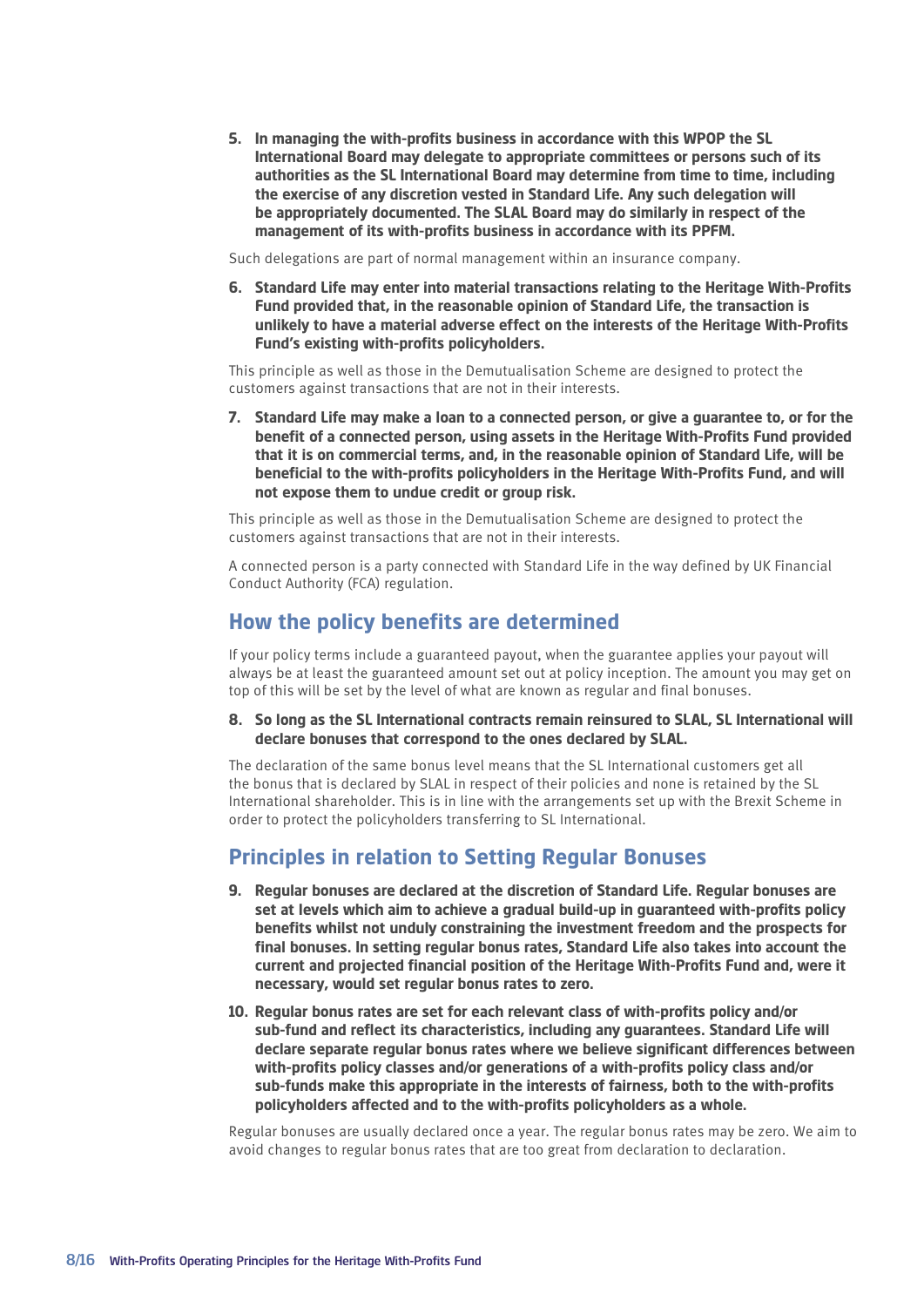# **Principles in relation to Setting Payouts**

This section covers general principles that are applied by Standard Life when setting payouts for your policy.

**Asset shares** are used as a tool to help calculate fair payouts. The asset share of a policy is made up of the premiums paid in, less any withdrawals plus investment returns on the assets less charges; costs; contribution to the cost of guarantees; and taxes. It is a tool that allows for the appropriate allocation of the returns generated by the fund between different groups of policies.

**For Conventional policies**, asset shares are calculated for relevant representative policies, each with characteristics that reflect a group of Conventional policies. These asset shares (after any smoothing and any other discretionary adjustments are applied) are used in the determination of payout calculation factors, which may take the form of final bonus rates, that are used to determine final bonuses and payouts. We set payout calculation factors for each group of Conventional policies at least once a year and may set them more frequently to meet our aims set out in this WPOP, for example to maintain fairness between generations of policyholders.

**For Unitised Sub-type I policies**, asset shares are calculated for relevant representative policies, each with characteristics that reflect a group of Unitised Sub-Type I policies. These asset shares (after any smoothing and any other discretionary adjustments are applied) are used in the determination of payout calculation factors, which may take the form of final bonus rates, that are used to determine final bonuses (or Unit Price Adjustments) for payouts. We set payout calculation factors for each group of Unitised Sub-type I policies at least once a year and may set them more frequently to meet our aims set out in this WPOP, for example to maintain fairness between generations of policyholders.

**For Unitised Sub-type II policies**, payouts are determined directly from individually calculated asset shares (after any smoothing and any other discretionary adjustments are applied). This calculation will determine the final bonus (or Unit Price Adjustment) for each payout. The payouts for some Irish business are calculated in a consistent way as above but do not have investment guarantees, regular bonuses or final bonuses.

The payout for any claim will be no lower than any guaranteed benefit payable in accordance with the terms and conditions of the policy for that type of claim.

**11. Our aim is that, subject to meeting all contractual obligations and maintaining an adequate financial position for the Heritage With-Profits Fund, payouts on a with-profits policy (including any final bonus applying) should fairly reflect the experience of the Heritage With-Profits Fund applicable to such a policy, after any adjustments for smoothing, and any distribution of the Inherited Estate deemed appropriate by Standard Life.**

This principle sets out the key rules for applying discretion.

Firstly, all payouts will be set to meet contractual obligations and to maintain the HWPF financial position.

Payouts will also be set to allow fairly for the experience of the fund and smoothing. Experience means what happens to the fund, for example the returns achieved on investments.

#### **12. In order to determine payout levels Standard Life uses a variety of methods reflecting the different classes of with-profits policy and/or types of unit sub-fund.**

This principle simply allows us to use different approaches for different classes of policies, one example being that for unitised sub-type II policies final bonuses are usually set on an individual policy level while for conventional policies final bonuses are usually declared for classes of policies. Our approach ensures that a differentiation between individual policyholders or groups of policyholders is based on due consideration and justified.

#### **13. When setting payout levels, Standard Life seeks to ensure fair treatment between those with-profits policyholders who choose to withdraw and those who remain.**

When applying the discretion we have in setting payouts we seek to strike an appropriate balance between policyholders leaving and policyholders staying.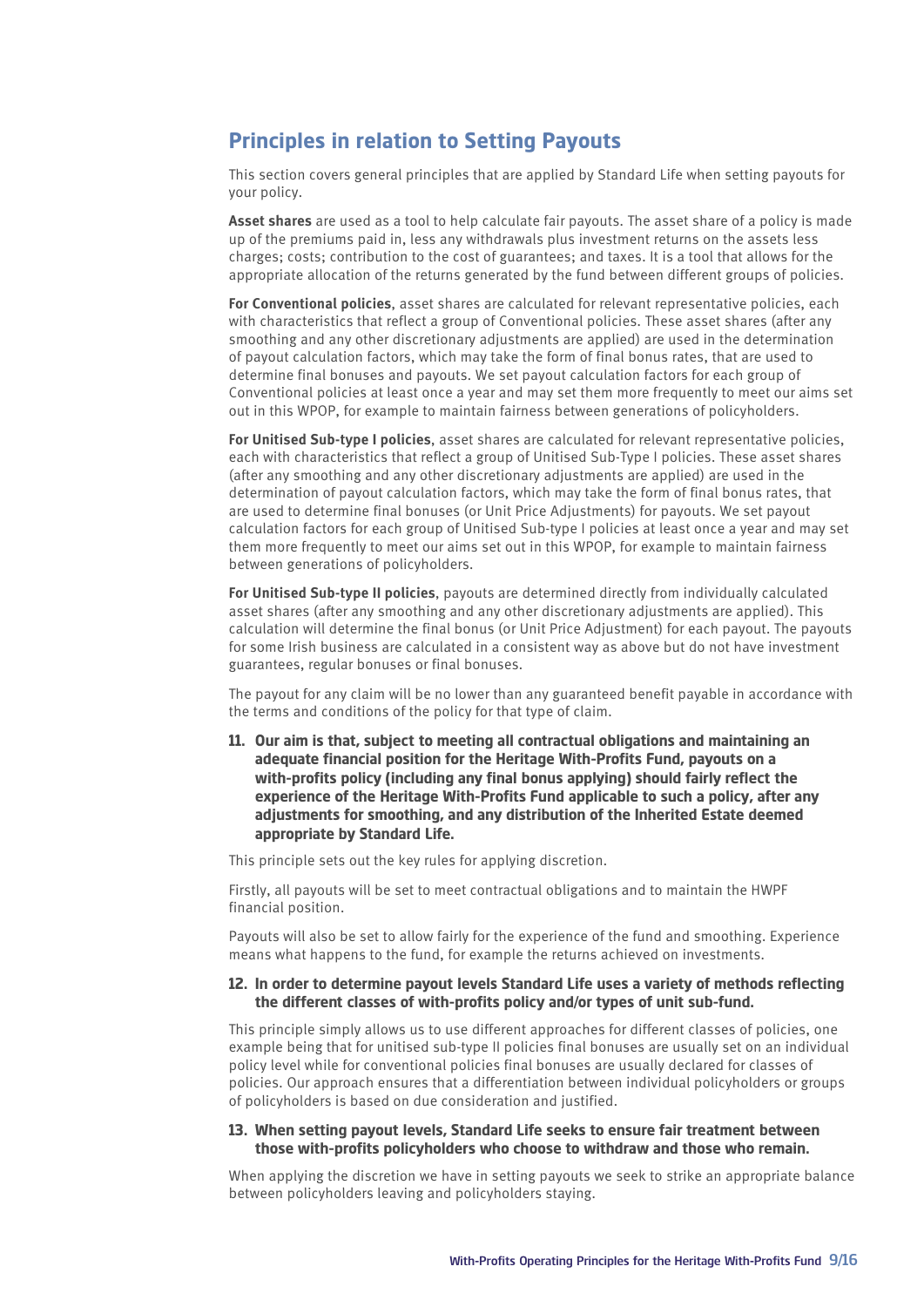**14. Other than for minor classes of with-profits policies (constituting less than 10% of total SLAL HWPF with-profits liabilities) where alternative methods may be used, in order to ensure equity between different groups of with-profits policies, Standard Life determines payouts by reference to asset shares.**

As its standard approach, Standard Life determines payouts by reference to asset shares. This principle grants the possibility to deviate from this standard approach for smaller blocks of business. All unitised business follows the standard approach.

#### **15. In calculating with-profits asset shares, Standard Life will make fair deductions where appropriate to reflect its assessment of the cost of guarantees.**

Your policy may have guarantees as set out in your policy documents. To finance these guarantees, assets will be set aside in the form of guarantee deductions. These assets remain in the fund. If it is foreseeable that part of the guarantee deductions isn't needed any more to pay for guarantees, this part will be fed back into asset shares. Taking guarantee deductions is part of the discretion applied in arriving at the final bonus or transfer/surrender value (as applicable) that you receive in line with your policy provisions.

**16. Other than those described in this document, no deductions will be made from the asset shares of with-profits policies unless and to the extent that the Inherited Estate has been exhausted and the expected value of future shareholder cashflows has been applied to meet liabilities of the Heritage With-Profits Fund (other than the liability to make a transfer to shareholders).**

The asset shares are used as a tool to help determine payouts. In extraordinary circumstances where the SLAL HWPF's financial position is very weak, this principle allows SLAL to make deductions from asset shares on top of the other deductions described in this document. These deductions will not change any guaranteed values. Taking these deductions is part of the discretion applied in arriving at the final bonus or transfer / surrender value (as applicable) that you receive in line with your policy provisions.

- **17. In normal circumstances, Standard Life seeks to smooth payouts to with-profits policyholders at the time of claims due to maturity.**
- **18. Standard Life may, at its discretion, also provide some smoothing of payouts for death claims, and some or all types of withdrawal, at the time of payment.**
- **19. Standard Life aims to operate smoothing of payouts in such a way as to be neutral for with-profits policyholders as a whole over time, but the payout applicable for any individual policyholder may be impacted positively or negatively by the application of smoothing. Smoothing formulae will be set from time to time to take into account current and expected economic conditions.**

Smoothing is a mechanism for the collectivisation of risk within with-profits business. The application of smoothing includes the use of parameters that are influenced by current and expected economic conditions.

Smoothing can have a positive or a negative impact on an individual policy, but we aim for the impact on policyholders overall to be neutral. This means that Standard Life will not have any gain or loss from smoothing applied in the operation of the with-profits funds. All effects from smoothing are only shared within the community of policyholders.

- **20. Standard Life regularly monitors the expected and actual smoothing profits and losses. These profits and losses will normally be reflected in payouts of the remaining with-profits policyholders.**
- **21. The methodology and parameters used in payout calculations may, of necessity, involve some measure of approximation. Standard Life reviews regularly the methodology and parameters used and sets parameters on bases appropriate for the with-profits class and/or unit sub-fund concerned.**

The methodology and parameters used will always be applied in a way that is consistent with:

- The fair treatment of With-Profits Policyholders; and
- The terms and conditions of the relevant policies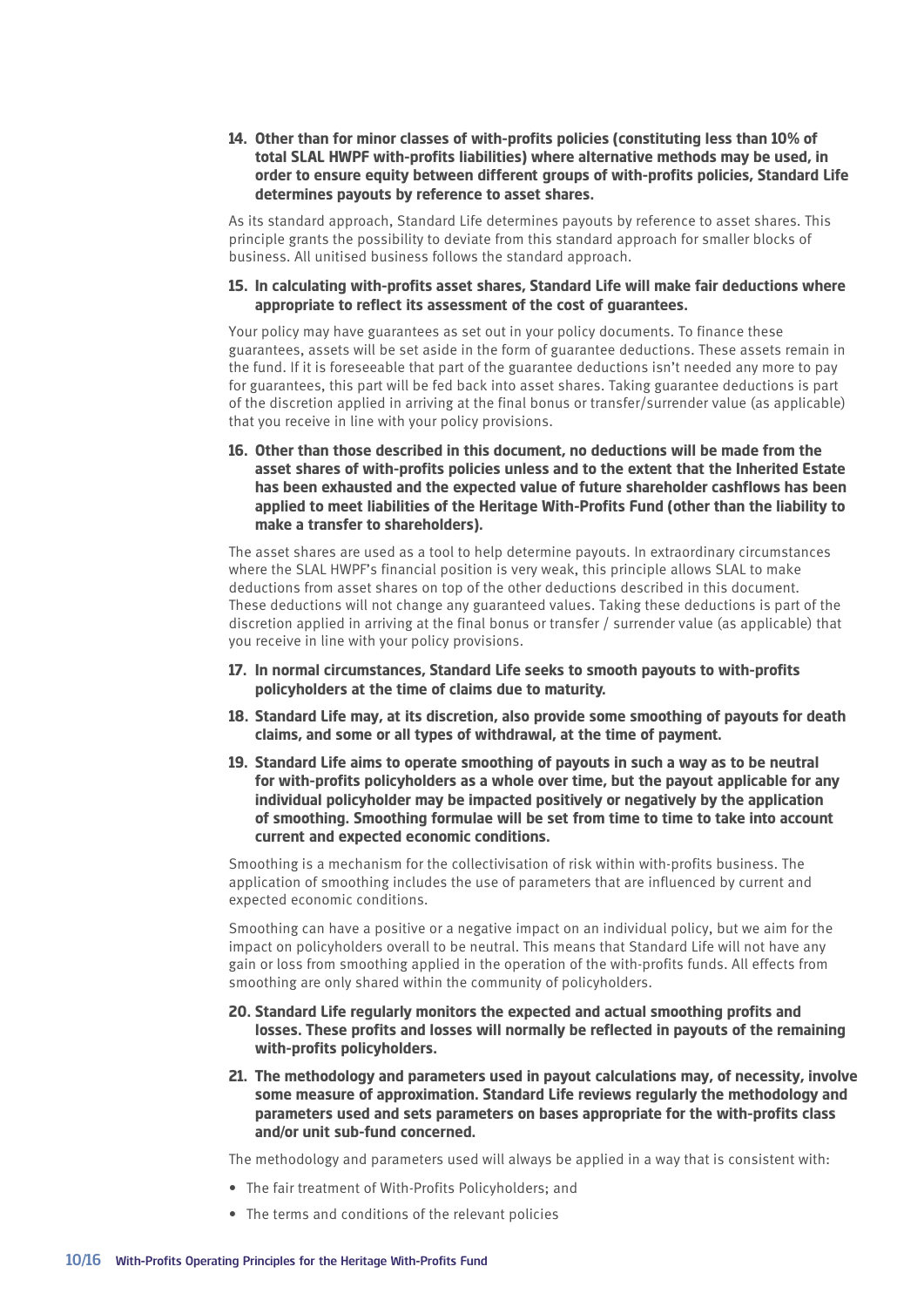In treating customers fairly we consider the different interests of the policyholders and the insurance collective in an appropriate way.

- **22. Standard Life may change historical parameters applied in asset share calculations in the light of subsequent information about actual experience, subject to the requirement to treat policyholders fairly.**
- **23. Variations between the historical parameters and the actual experience of with-profits policies may be directly attributed to, or met by, the asset shares of with-profits policies through experience adjustments.**

Any such adjustments will always be applied in a way that is consistent with:

- The fair treatment of with-profits policyholders; and
- The terms and conditions of the relevant policies

### **Principles in relation to charges and expenses**

**24. Standard Life will make deductions from asset shares for expenses and charges. We aim to apply to each class of with-profits policies, over time and so far as is practical, no more than the appropriate charge or the appropriate share of the expenses incurred by The Standard Life Assurance Company prior to its demutualisation or charged to the Heritage With-Profits Fund post demutualisation in accordance with the Demutualisation Scheme.**

The expenses and charges deducted from an asset share are those that are appropriate to the class of business to which the asset share applies.

Up until demutualisation that was the appropriate charge or the appropriate share of expenses incurred by the mutual Standard Life Assurance Company.

After demutualisation it is the appropriate charge or the appropriate share of expenses charged to the HWPF in accordance with the Demutualisation Scheme.

Neither expenses nor charges impact any guaranteed maturity or guaranteed surrender value quoted.

**25. In accordance with the Demutualisation Scheme the only expenses which may be charged to the Heritage With-Profits Fund in respect of with-profits business are those which in the reasonable opinion of Standard Life have been incurred or will be incurred in the operation of the Heritage With-Profits Fund.**

This principle means that the HWPF does not pay for things that are not related to the HWPF business.

#### **The financing of guarantees**

#### **26. Standard Life will, in calculating with-profits asset shares and determining Declared Rates of Return, make fair deductions to reflect its assessment of the cost of guarantees.**

In order to help ensure that the HWPF is able to pay the guarantees that it provides, assets are set aside within the fund. This setting aside of assets is done in a systematic manner that is fair to the different groups of policyholders. Taking guarantee deductions is part of the discretion applied in arriving at the transfer/surrender value that you receive in line with your policy provisions.

# **Principles in relation to how the With-Profits Assets are invested**

Standard Life aims to optimise investment returns and provide growth over the long term, while continuing to maintain an appropriate level of financial strength to support our promises.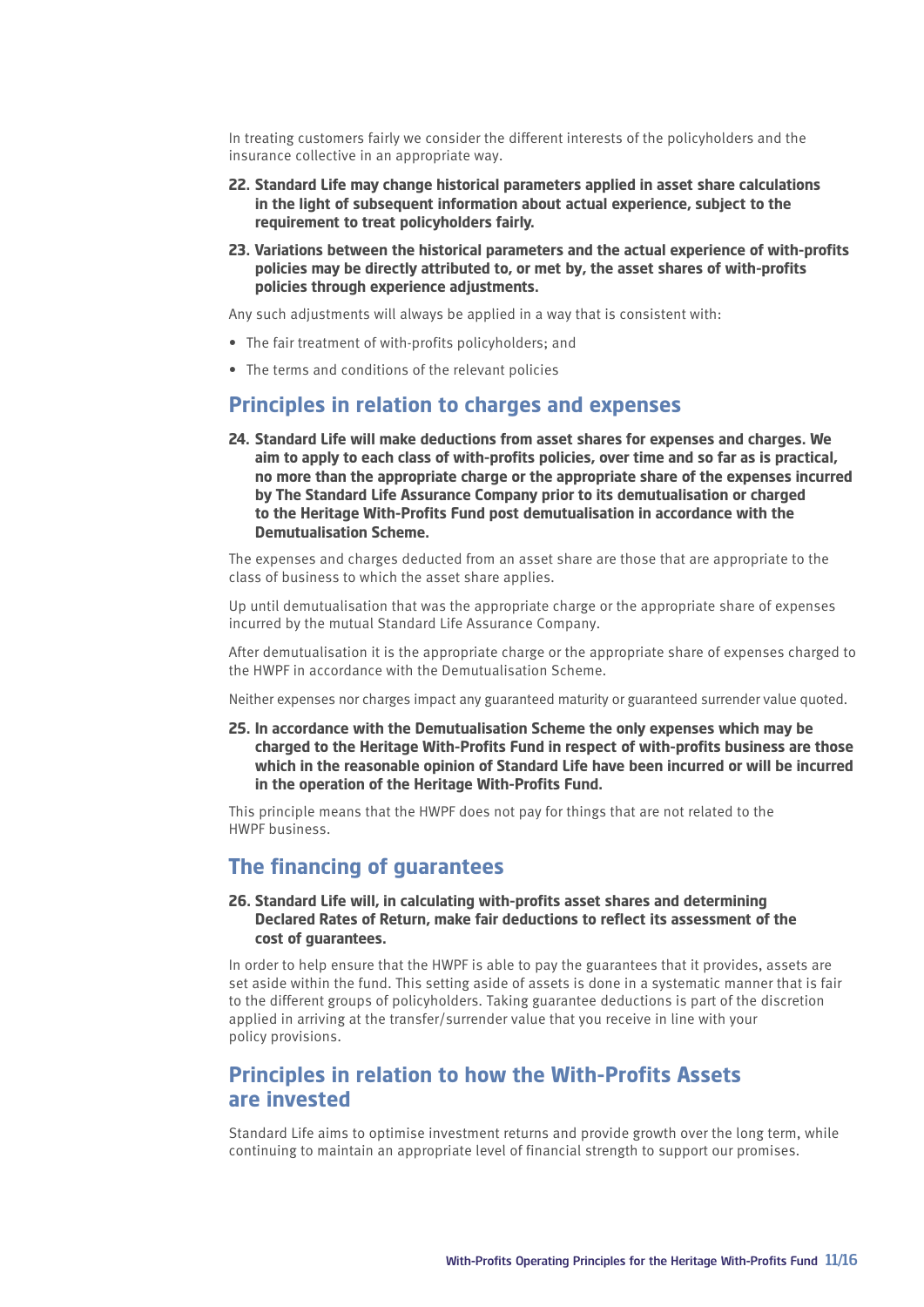**27. Within certain constraints determined and reviewed from time to time by Standard Life, Standard Life may invest in assets where the future return is uncertain (i.e. that are subject to market risk and other risks), where it believes this is appropriate in terms of the returns likely to be achieved. Standard Life usually invests its with-profits assets in a wide range of asset classes, usually including equities, property, bonds and cash. This may be achieved through holding appropriate derivative contracts as well as the underlying assets themselves.**

The return on investment assets is uncertain and the level of uncertainty varies between investments. The fund can be invested in a wide range of assets, subject to the fulfillment of the other principles; legal and regulatory constraints; and subject to the risk taken being regarded as appropriate given the returns likely to be achieved.

**28. The investment policy for the Heritage With-Profits Fund shall be determined subject to such constraints as may be necessary to ensure that the financial position of the Heritage With-Profits Fund is adequate in the opinion of Standard Life.**

In deciding which assets to invest in, Standard Life will give due consideration to the financial security of the HWPF. This will be done giving due regard to the rules set out in the Demutualisation Scheme, the Brexit Scheme and applicable law and regulation.

**29. The investment policy for the Heritage With-Profits Fund shall have regard to the nature of the liabilities of the Heritage With-Profits Fund including guarantees on with-profits policies and, in particular, (i) seek to match the liabilities in respect of non with-profits policies allocated to the Heritage With-Profits Fund with assets of an appropriate nature and term and (ii) have regard to the reasonable expectations of the holders of with-profits policies in the Heritage With-Profits Fund and the duty to treat them fairly.**

This principle sets out what has to be taken into account when setting the investment policy of the HWPF. This will be done giving due regard to the rules set out in the Demutualisation Scheme, the Brexit Scheme and applicable law and regulation.

#### **30. The investment policy is reviewed regularly by Standard Life to ensure its continued suitability in terms of liquidity, risk (including counterparty risk) and likely return, given the obligations and financial position of the Heritage With-Profits Fund.**

Liquidity is the ability to make payments when they fall due. It is important that the fund invests in assets that don't create any difficulty here. Different assets have different levels of risk and different levels of return. Standard Life considers risk and return when choosing assets for the HWPF. Different groups of policies are backed by different asset mixes in order to allow appropriately for the differences between groups of policies.

#### **31. We will not back asset shares of policies in the Heritage With-Profits Fund with assets that are, because of their importance to the Phoenix group, not normally traded.**

This principle provides policyholders protection from potentially inappropriate investments and conflicts of interest. An example of assets not normally traded is subsidiary companies.

#### **32. The investment return attributed to the asset shares of a particular group of with-profits policies will reflect the net investment returns on the mix of the assets notionally backing that group of business.**

Different groups of assets are notionally assigned to the asset shares of different types of policies. The return for each group will reflect the assets that are assigned to it in this way. The fund invests in different assets, as is typical these investments are subject to charges and other costs for investment management and these are allowed for before the calculation of the asset shares.

#### **33. In determining from time to time how the assets of the Heritage With-Profits Fund shall be invested, Standard Life shall use all reasonable endeavours to ensure that the Heritage With-Profits Fund is treated fairly compared with its other funds.**

Standard Life manages several funds in addition to the HWPF. This principle means that they will always aim to manage the fund in a way that is fair to policyholders.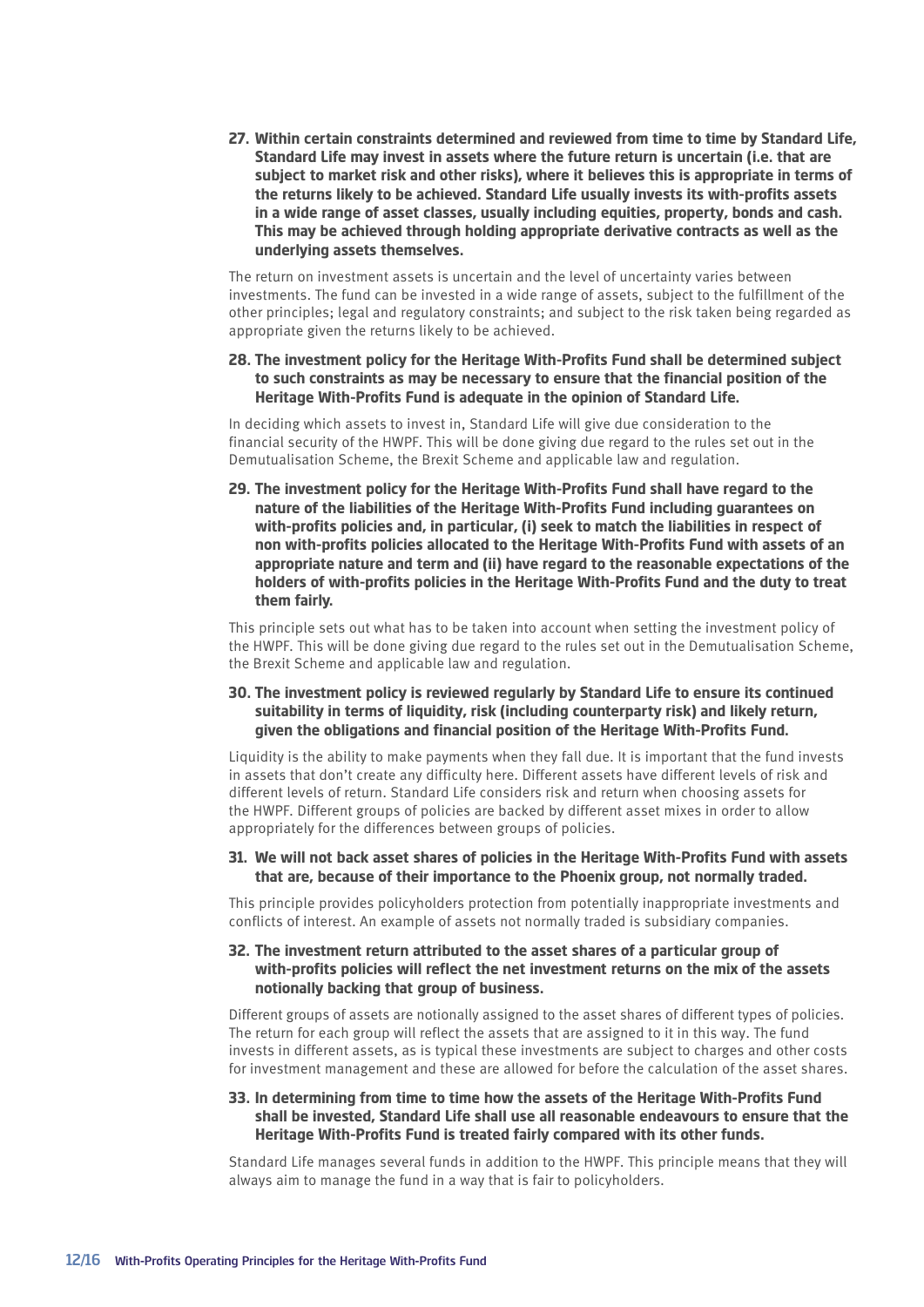#### **34. Subject to the above principles, we will seek to optimise the investment return on assets backing with-profits policies.**

Standard Life will endeavour to select investments that, once all other investment management principles have been allowed for, give customers the best return.

### **Principles in relation to how Business Risk is managed**

There is risk associated with all insurance business and the following principles are those Standard Life works to when managing this risk, within the legal and regulatory framework described in section one. An example of business risk is the risk associated with writing new business in the HWPF.

SL International considers the approach to business risk when assessing the continued appropriateness of reinsurance to SLAL.

**35. Standard Life will undertake business risk on behalf of with-profits policyholders in the Heritage With-Profits Fund only if Standard Life considers that such business risk will, over time, provide benefits to the with-profits policyholders in the Heritage With-Profits Fund and is within the limitations set out in the Demutualisation Scheme.**

This means that Standard Life will not take on risk for the HWPF that is not expected to be in the interests of policyholders of the HWPF or that is not consistent with the rules in the Demutualisation Scheme. This principle therefore serves to protect policyholders.

**36. Standard Life will undertake business risk in the Heritage With-Profits Fund (including, but not limited to, the writing of new business) only if it is not expected to (i) materially and adversely affect the reasonable expectations of existing with-profits policyholders; (ii) materially and adversely affect the quantum of any Inherited Estate; and (iii) impose any material constraint on the manner and timing of any distribution of any Inherited Estate to eligible with-profits policies.**

This principle is a further control on the level of risk taken and means that policyholders can be sure that Standard Life will only take on risk if:

- There is no material adverse impact for HWPF policyholders
- There is no material adverse impact on the size of the Inherited Estate; and
- It does not materially limit how and when the Inherited Estate is distributed
- **37. The significant risks associated with particular business activities are carefully considered by Standard Life before being undertaken by the Heritage With-Profits Fund and are reviewed regularly thereafter.**

The regular review of such activity means that if the risks associated with it change, the approach used for the HWPF can change too.

**38. Any profits or losses resulting from business risks allocated to the Heritage With-Profits Fund in accordance with the Demutualisation Scheme will fall to the Inherited Estate. Any such losses will be met by the asset shares of with-profits policies only if and to the extent that the Inherited Estate has been exhausted and the expected value of future shareholder cashflows have been applied to meet liabilities of the Heritage With-Profits Fund (other than the liability to transfer these cashflows to shareholders).**

Profits and losses that belong to the SLAL HWPF following the rules of the Demutualisation Scheme are allocated to the Inherited Estate. If there are losses, then these are paid for by the estate. In the extreme scenario that the losses are very large and there is not enough estate and monies that would normally be transferred to shareholders have all been used up, the asset shares allocated to policies would be reduced. This does not impact the guarantees under your policy.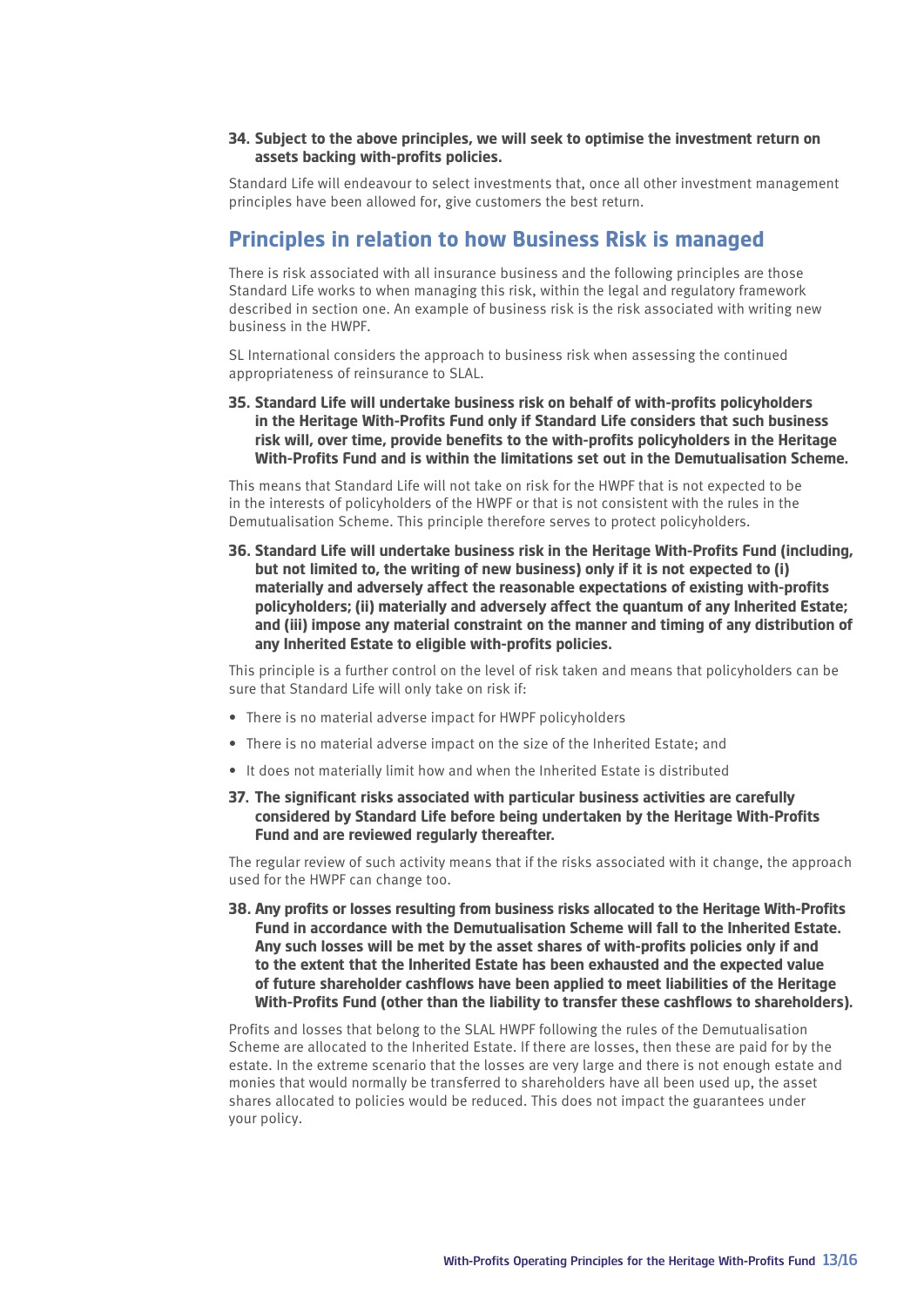#### **39. The SL International Heritage With-Profits Fund will not bear the counterparty risk or operational risk associated with the reinsurance to SLAL; these risks are borne by the SL International shareholder.**

The business in the SL International HWPF is reinsured to SLAL. There is a risk associated with any reinsurance contract that the reinsurer cannot honour its obligations. Here it is the risk that SLAL cannot honour its obligations to SL International under the reinsurance. This risk is not allocated to the SL International HWPF but to the SL International shareholder. This means that in line with the rules of the Brexit Scheme the SL International HWPF does not bear business risks in addition to those that are reinsured to SLAL under the reinsurance arrangements. This principle therefore serves to protect policyholders.

# **Principles in relation to the Role of the Inherited Estate**

**40. Subject to the constraints elsewhere in this WPOP, Standard Life will seek to retain an Inherited Estate of a size it considers appropriate to prudently cover amounts that may be charged to the Heritage With-Profits Fund in accordance with the Demutualisation Scheme. Any Inherited Estate considered by Standard Life to be in excess of the amount needed for this purpose shall be distributed over time as enhancements to payouts.**

This principle is designed to mean that the management of the fund is such that the estate is kept at such a level as to cover the liabilities of the HWPF when considered prudently and that any estate in excess of this level is distributed over time as part of payouts on policies. A distribution of the Inherited Estate could be included in the final bonus you receive on maturity or death and could be part of the transfer/surrender value you receive on surrender.

**41. Should the Heritage With-Profits Fund ever close to new with-profits business it is not expected that there would be any material impact upon the quantum, or manner and timing of the distribution, of any Inherited Estate.**

Whilst new business is limited by the application of principles 42 and 43, the SLAL HPWF is not formally closed.

The fund is managed so that no material impact is expected on how, when, and at what level the Inherited Estate is paid to policyholders if it closes to all types of new business.

# **Principles in relation to management of New Business**

**42. The Heritage With-Profits Fund may write new business if it arises from increments to existing policies in the Fund, an option under an existing policy in the Fund, or in other limited circumstances set out in the Demutualisation and Brexit Schemes, subject in each case to any relevant contractual obligations and the reasonable expectations of with-profits policyholders.**

This principle and the next one aim to protect you against new business being written that would have a negative impact on how much you are paid under your policy.

**43. The SLAL Heritage With-Profits Fund may also accept other new business provided that such new business is not expected to (i) materially and adversely affect the reasonable expectations of existing with-profits policyholders; (ii) materially and adversely affect the quantum of any Inherited Estate; and (iii) impose any material constraint on the manner and timing of any distribution of any Inherited Estate to eligible with-profits policyholders.**

This principle and the previous one aim to protect you against new business being written that would have a negative impact on how much you are paid under your policy.

# **Principles in relation to equity between policyholders and shareholders**

The following principles are ones that are designed to appropriately balance the interests of HWPF policyholders and shareholders. So long as the business is reinsured from SL International to SLAL, these principles are primarily of practical application in SLAL.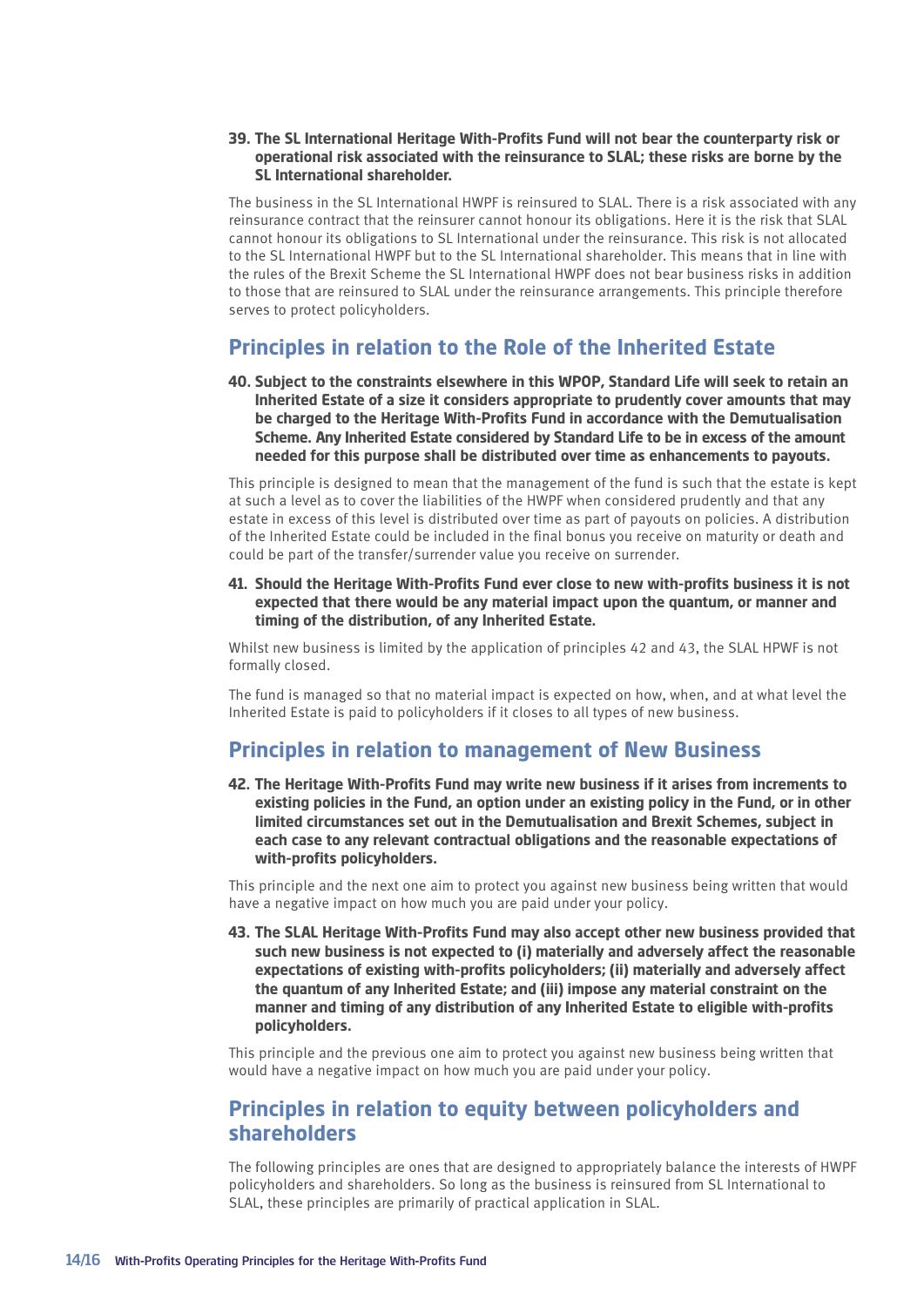**44. Shareholders are only entitled to the shareholder cashflows arising on specific blocks of business in the Heritage With-Profits Fund. Both the cashflows and the blocks of business are defined in the Demutualisation Scheme. All profits and losses and experience adjustments, excluding shareholder cashflows, arising in the Heritage With-Profits Fund remain within the Heritage With-Profits Fund and will be utilised in accordance with the principles elsewhere in this WPOP.**

Please see the explanation that follows principle 45 and gives explanation of both 44 and 45.

**45. Whilst the SL International HWPF With-Profits business is reinsured to SLAL, SL International will pay its HWPF with-profits customers payouts that are as much as those they would receive were they SLAL customers. The SL International shareholders are not entitled to cashflows from the SL International HWPF whilst the business is reinsured to SLAL.**

The Demutualisation Scheme sets out rules for how SLAL must manage the SLAL HWPF. These rules are an important protection for customers whose policies are linked to the SLAL HWPF. The rules include those that define the cashflows that can be allocated to the SLAL shareholder from this fund.

The only cashflows that will be allocated to shareholders are those that they are entitled to get under the rules of the Demutualisation Scheme, the rest will stay in the HWPF and be managed in line with the rest of the Principles. These cashflows only affect the size of the Inherited Estate Distribution.

The arrangements put in place at Brexit mean that SL International is not entitled to cashflows from the SL International HWPF, whilst the reinsurance is in place. Payouts made by SLAL to SL International for the policies covered by the reinsurance arrangements will go to the beneficiaries of these policies and not to SL International shareholders.

**46. The shareholder cashflows can, other than in specific circumstances defined in the Demutualisation Scheme, be varied only with the consent of the Court. Any application to the Court must be accompanied by a certificate from an independent expert to the effect that, in his opinion, the proposed variation will not materially and adversely affect the reasonable expectations of policyholders. The Financial Conduct Authority also has the right to be heard by the Court. In certain limited circumstances set out in the Demutualisation Scheme, different conditions apply to the variation of these shareholder entitlements.**

This principle is a protection for policyholders against arbitrary changes in shareholder cashflows.

The rules for how much, when, and how shareholders cashflows are paid can only be amended with approval of the Scottish Court. Any such change would also require a certificate from an Independent Expert certifying that the change would not materially adversely impact policyholders' reasonable expectations. The UK regulator, the FCA, has a right to be heard by the Court as part of the process, something which is a further protection for policyholders. The UK regulators and Scottish Court is relevant because SLAL is a Scottish company.

**47. The shareholder entitlement to the shareholder cashflows is subject to the Heritage With-Profits Fund being able to continue to meet its liabilities following the transfer of the cashflows out of the Heritage With-Profits Fund. Standard Life will not take any action to increase the likelihood of making the transfer of the shareholder cashflows if such action would be contrary to policyholders' reasonable expectations or the obligation to treat customers fairly. Subject to this Standard Life is under no obligation to take any action in managing the business in the Heritage With-Profits Fund that would be expected to reduce the availability of the shareholder cashflows to shareholders.**

Shareholders are only entitled to the shareholder cashflows when taking them does not stop the with-profits fund meeting its liabilities. Standard Life will not do things that increase the likelihood of the shareholder cashflows being made if these actions go against the reasonable expectation of with-profits fund policyholders or the need to treat them fairly. There is no obligation however for Standard Life to take actions that would be expected to reduce shareholder cashflows when managing the fund for any other reason.